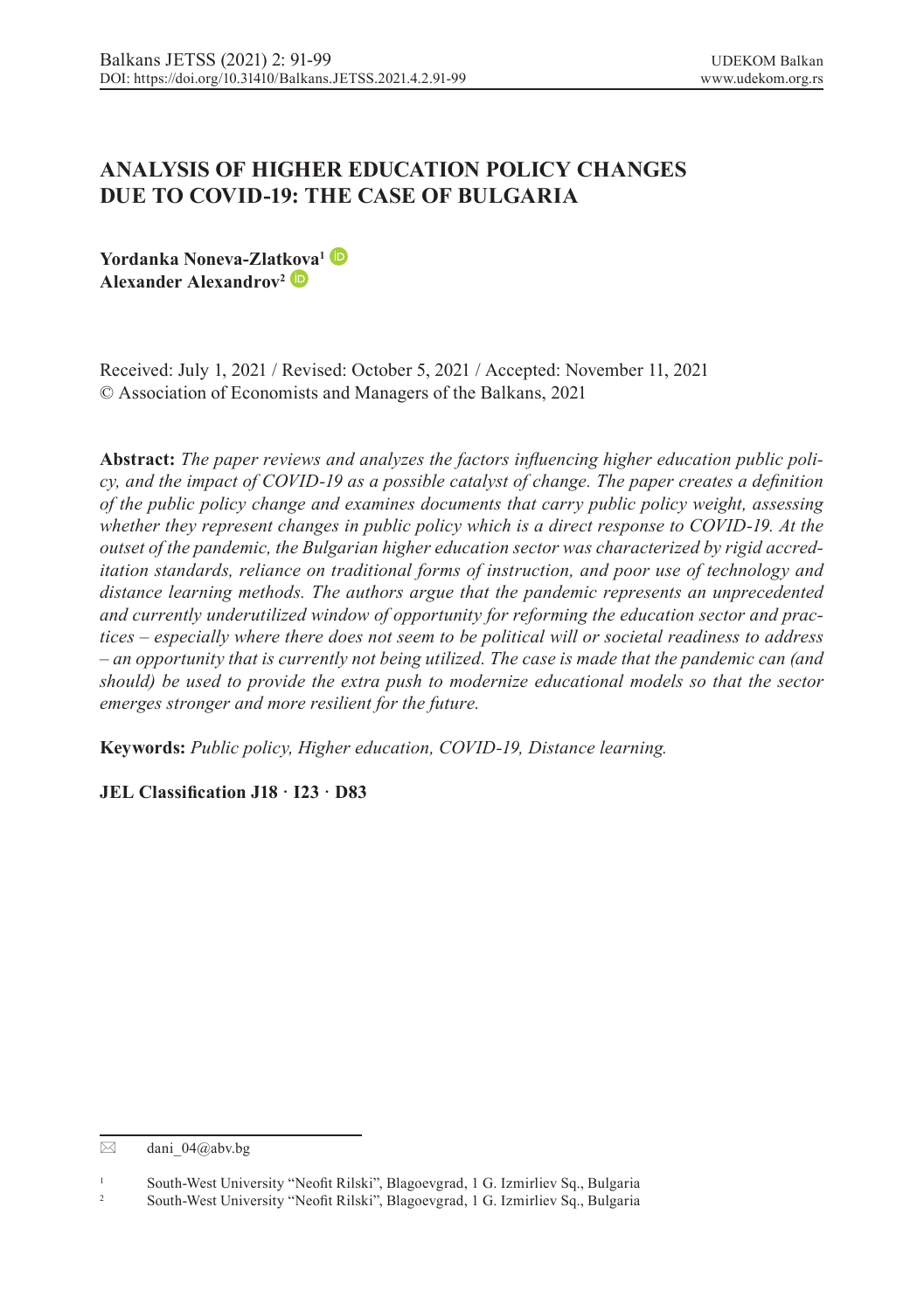#### **1. INTRODUCTION AND LITERATURE REVIEW**

COVID-19 has sent previously unseen shockwaves across the globe and has had profound and very tragic effects in all countries, showing us in an unambiguous way how truly interconnected the world is, and revealing significant problems and deficiencies of the educational systems across the globe. While affecting different countries and educational systems differently, by its very definition, the pandemic affected virtually all educational systems, even if the effects are diverse for the different (primary, secondary, tertiary) educational levels in a given country. It is an undisputed fact that the majority of students across the globe have been affected:

*The rapid transition from face-to-face to distance learning and school closures due to the global health crisis has massively affected all levels of education including higher education. According to UNESCO's global monitoring of the covid-19 impact on education about 84% of learners - from pre-primary to tertiary education level - were affected in March and April 2020.* (Eurydice, 2021)

The focus of the paper is on higher education in Bulgaria, but references to primary and secondary education – both in Bulgaria and abroad are made where appropriate. For example, the effects of COVID-19 on the school education in OECD member countries are described in detail in an OECD report "The State of School Education: One Year into the COVID Pandemic" (OECD, The State of School Education: One Year into the COVID Pandemic, 2021). The Bulgarian case for effects on school education is presented in the report by Global Metrics, Ltd, entitled "*Effects of the COVID-19 pandemic on pre-school and school education*" (Global Metrics Ltd., 2021).

In his piece "Acting on lessons from COVID to bring about deeper change in education" Andreas Schleicher, Director, OECD Directorate for Education and Skills, states:

*This crisis has exposed the many inadequacies and inequities in our education systems – from access to the broadband and computers needed for online education, and the supportive environments needed to focus on learning, up to the misalignment between resources and needs.* (Schleicher, 2021)

A survey among nearly 25,000 university students in the spring of 2020, found out that 95% of the students in Bulgarian higher education institutions studied in majors that switched to an online form of education, with over two-thirds of them expressing satisfaction with the created prerequisites for successful completion of the school year. Dissatisfaction with various aspects of online learning is expressed by between 14 and 21 percent of students participating in this form of learning (Open Society Institute, Sofia, 2020). It is important to note that the survey was conducted in the April-June period, i.e., during the first months of the pandemic, and the very first-semester accessing online instruction.

A detailed report of the Institute for Research in Education has reviewed the effects of distance learning and other remote learning forms of education on the effectiveness of school education (Institute for Research in Education, 2020). Throughout its 192 pages, the author presents a very rich set of 129 Figures on the basis of a framework model for assessing the effects of distance learning in an electronic environment or other absent forms on educational effectiveness.

An example of direct support at the level of primary and secondary schools was the project "Equal Access to school education during the times of crisis", awarded in February 2021 (Ministry of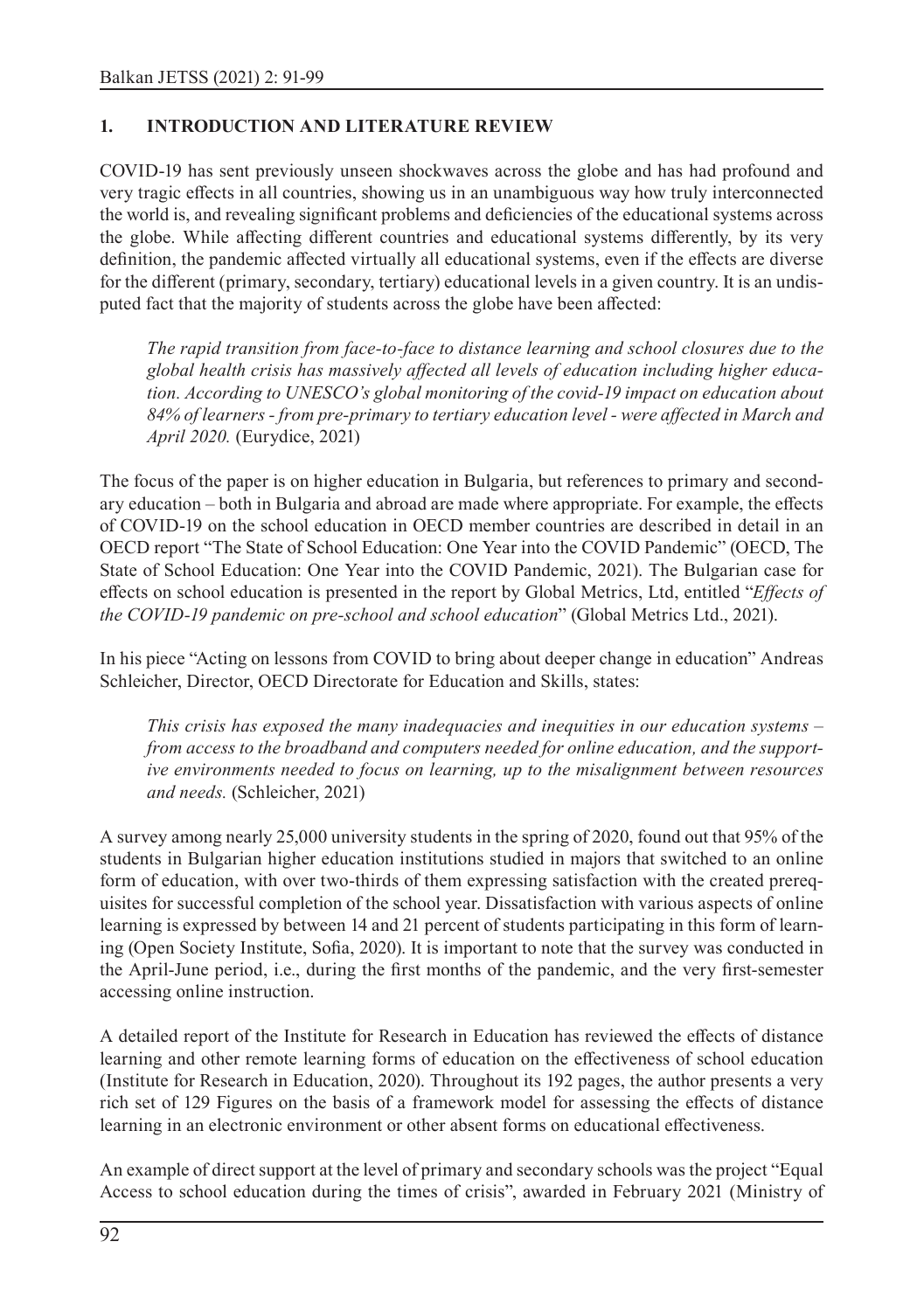Education and Science, 2021) with a goal to avoid dropping out of school during distance learning periods. The actions in the BGN 110 million project are directly aimed to overcome the consequences of COVID-19 as they pertain to the technical support of the educational system during periods of distance learning, as well as digital literacy for educators, students, and parents.

By Decision of the Council of Ministers № 184 of March 5, 2021, on the grounds of Art. 91c, para. 2 of the Bulgarian Higher Education Act and in implementation of the Strategy for Development of Higher Education in the Republic of Bulgaria for the period 2021-2030, the policies for the development of public higher education institutions, the Conclusions of the EU Council on digital education in European knowledge societies and the Rome Communiqué, Ministers of the Bologna Process Member States have decided to launch the National Digital Qualifications Program. The specific societal challenges addressed by the program are related to the need to:

- stimulate the higher education institutions to increase the quality of the offered education and of the educational process itself;
- increase the prestige of the teaching profession among ICT specialists;
- update instructions in order to include innovative approaches and modern learning platforms.

However, based on the above, it can be concluded that the basis of this program is not a result of COVID-19.

In response to the rapid spread of the Coronavirus, which has caused serious disturbances in the social and economic life of all countries worldwide and poses serious threats to human life and health, on 28.04.2020 The Managing Authority of Operational Program 'Innovations and Competitiveness' (OPIC) decided to cancel the procedure BG16RFOP002-1.027 "Establishment and development of Regional Innovation Centers'' (RIC), which aims to strengthen the link between business and science in the field of innovation, and reallocates the funds of the program to measures stabilizing micro, small, and medium-sized enterprises as temporary measures to provide an effective response to the crisis. It also demonstrates the readiness of the Bulgarian Government to look for opportunities for the implementation of this procedure within the funds of the new programming period 2021-2027. The decision has a direct financial effect on strengthening the correlation between science and business, which Covid-19 significantly impacts.

## **2. METHODOLOGY**

In order to determine the public policy changes that result from COVID-19, the study was conducted with the following steps:

- **Step 1.** Review of literature on the effects of COVID-19 on education and various policy responses.
- **Step 2.** Definition of Public Policy for the purpose of this analysis.
- **Step 3.** Desk review of policy changes, reflected in laws, regulations, strategic documents, and ordinances that may draft public policy changes.
- **Step 4.** Interviews with university administrators, faculty members, and current and former members of the Ministry of Education and NGO leadership on the policy changes that may be candidates for review.
- **Step 5.** Evaluation of the items identified in Steps 3 and 4 for meeting the test of a policy change due to COVID-19 and the time-frame test (March 2020 to June 2021).
- **Step 6.** Summary of the findings and general conclusions.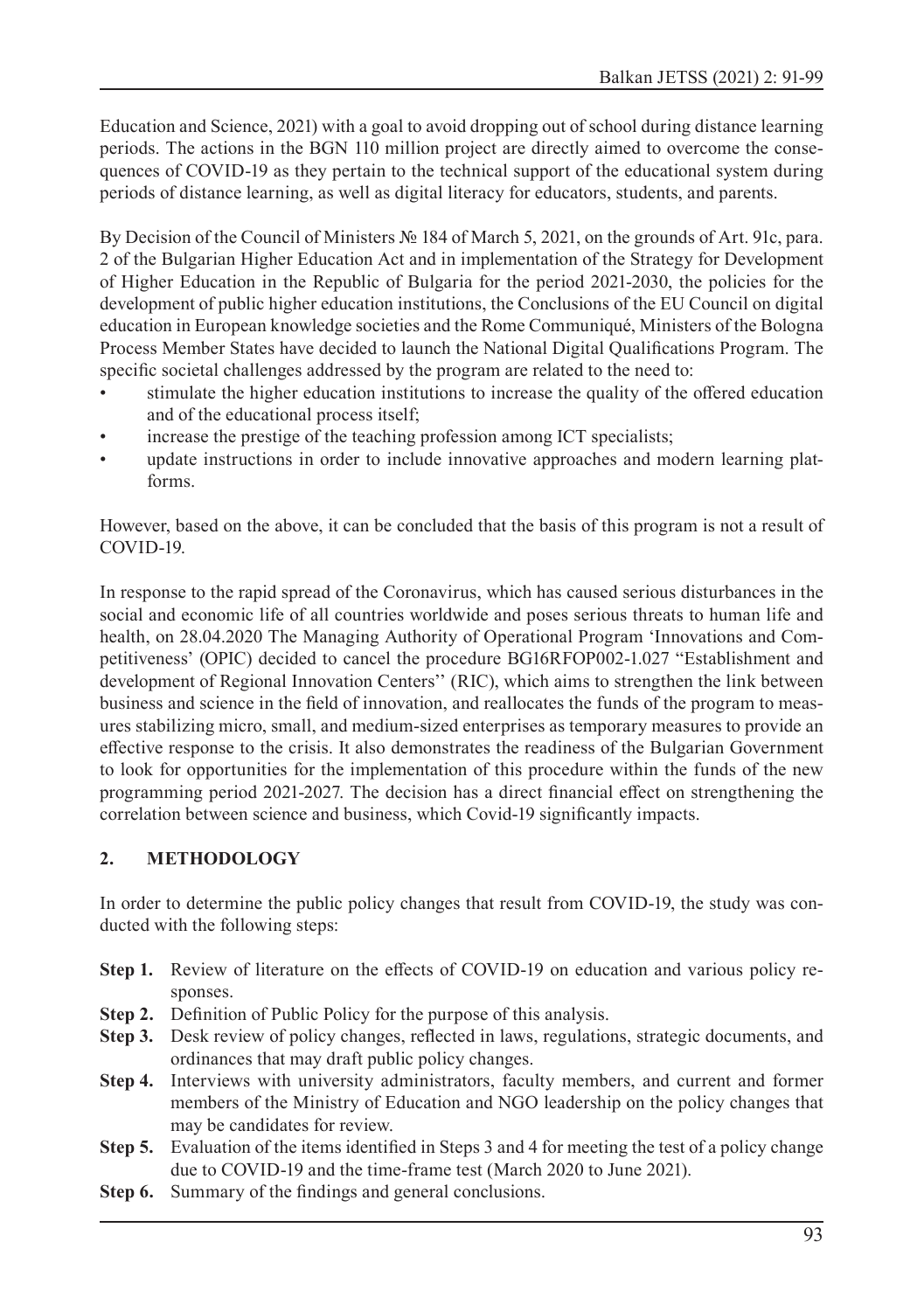An in-depth study of changes in public policies in the field of higher education cannot be done without clarifying the nature and meaning of the notion 'public policy'. This is why **Step 2** defines *Public Policy* for the purpose of this article. One can define public policy as the combination of basic decisions, commitments, and action steps undertaken by those who hold or affect government positions. Some popular general definitions of Public Policy include:

- "Public policy is a course of action created and/or enacted, typically by a government, in response to public, real-world problems." (Rinfret, Scheberie, & Pautz, 2018)
- Public Policy is , the sum total of government action from signals of intent to the final outcomes" (Cairney, 2012)
- Public Policy is "whatever governments choose to do or not to do" (Dye, 1972)

The combination of the three doctrinal definitions above resulted in the working definition for this article – "*the action, or lack thereof, of the government in response to issues in Bulgarian Higher Education, resulting from the Coronavirus outbreak."*

The narrowing of the definition in this way allows a look through the regulations, laws, and other government-produced and/or sanctioned documents with the goal of selecting the most appropriate pieces for further review and impact assessment.

Additionally, there are two broad ways to look at public policy – through principles and plans of action, and through the specific actions and resulting outcomes. Given the short period since the start of the COVID-19 pandemic, and the speed with which policy actions move through the educational system, this analysis is using the former. As a result, we will look for stated goals, principles, and plans of action in the time frame from March 2020 to June 2021.

## **3. RESULTS AND DISCUSSION**

After defining the term Public Policy for the purposes of this paper, a list is compiled as a result of Steps 3 and 4 - see Table 1:

|    | <b>Document Title</b>                                                                                                                                                      | <b>Effective Date</b>                                                                                                                                       |
|----|----------------------------------------------------------------------------------------------------------------------------------------------------------------------------|-------------------------------------------------------------------------------------------------------------------------------------------------------------|
| A. | Strategy for the Development of Higher Education in<br>the Republic of Bulgaria                                                                                            | December 2020<br>The decision was adopted by the 44th<br>National Assembly on December 17,<br>2020.                                                         |
| Β. | National Recovery and Resilience Plan                                                                                                                                      | February 2021                                                                                                                                               |
| C. | Ordinance on the state requirements for organizing<br>distance forms of educations in the higher education<br>system.                                                      | Promulgated in Official Gazette issue 21,<br>issued on March 12, 2021, enforced on<br>September 1st, 2021.                                                  |
| D. | National Map of Higher Education                                                                                                                                           | June 18, $2021$ – draft for public<br>discussion                                                                                                            |
| Ε. | National vaccination plan against COVID-19 in the<br>Republic of Bulgaria                                                                                                  | 07.12.2020                                                                                                                                                  |
| F. | Law on Measures and Actions during the State of<br>Emergency, announced by a decision of the National<br>Assembly of March 13, 2020, and on overcoming the<br>consequences | Enforced on 13.03.2020, promulgated<br>in Bulgarian Official Gazette issue<br>28 on 24.02.2021, last amended and<br>supplemented in issue 36 of May 1, 2021 |

**Table 1.** List of documents compiled during Step 3 and Step 4.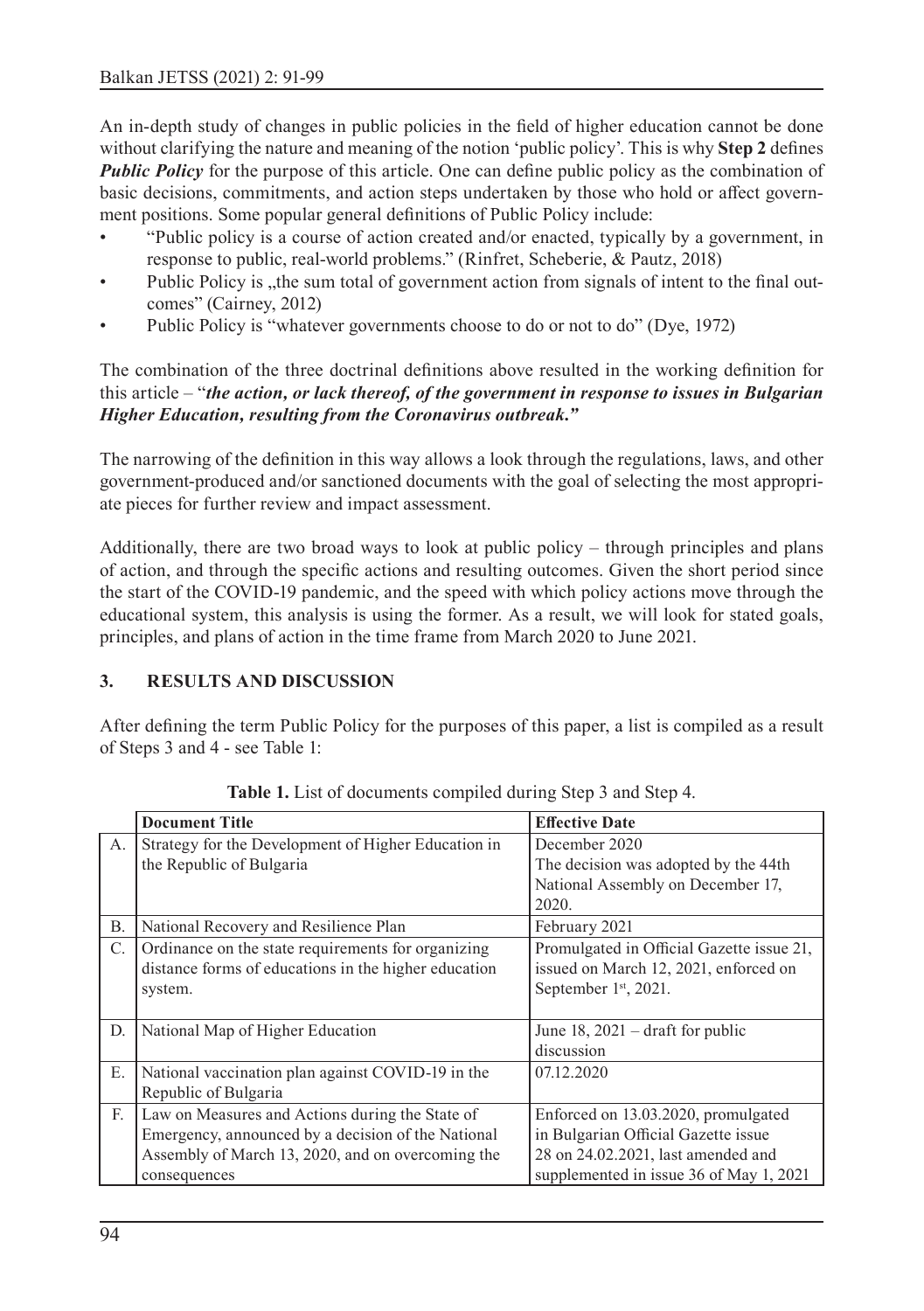Step 5 represents a review of the documents from Table 1 with respect to the stated criteria for policy changes due to COVID-19, i.e.: 1) whether they are within the relevant time frame; 2) whether they represent policy change, and 3) whether the policy change can reasonably be attributed to the COVID-19 pandemic.

#### **A.** *Strategy for the Development of Higher Education in the Republic of Bulgaria*

The new Strategy for Development for 2021-2030 builds on the experiences of the previous strategy and adds a 34-page Appendix for the detailed activities, measures, and instruments for the execution of the Strategy. It is the most natural place to see changes in public policy due to the pandemic, partially because it was approved 9 months after the first COVID cases in Bulgaria. However, despite the serious thought that went into the document, and many valid conclusions on the rigidity of the legal framework (Decision for the adoption of a Strategy for development of higher education in the Republic of Bulgaria for the period 2021 - 2030, 2021), COVID-19 was mentioned only in two instances on the 94 pages of the document. Equally importantly, the mentions are simply to illustrate the need for the "urgent digitalization" of Bulgarian education, which in turn may increase enrollment.

It should be noted that the Strategy starts with a review of the state of the Bulgarian Higher Education at the beginning of 2020, stating the progress made, and remaining challenges from the period 2014-2020 (the period of the recently concluded Strategy for the Development of Higher Education in Bulgaria). During the 7 years of the strategy, the share of the population aged 30-34 has increased from 26.9% to 32.5% (compared to the goal of 36%). This can be seen as a positive development, even though some see it as a challenge with the demographic challenges (with 2020 being the low point year of high school graduates, with increases projected in the next 7 years). At any rate, the number of students in tertiary education in Bulgaria has been decreasing in the last six years, even if there is some flattening in the last two years (see Figure 1 below).



**Source:** National Statistical Institute, 2015-2021

The Strategy also includes 10 goals and several tens of sub-goals – that are addressing issues of creating new and updating of existing programs, introductions of modern, agile, and effective forms and methods of education, among others, with a major focus on digitalization and "modernization" (without a clear definition). It is worth stressing that the first of only two mentions of COVID-19 in the text reads "With the development of the COVID-19 pandemic during 2020 almost all HEIs managed to switch to online mode of instruction, using existing, or updated/further developed digital educational materials. This process showed that there is a very good foundation for much more robust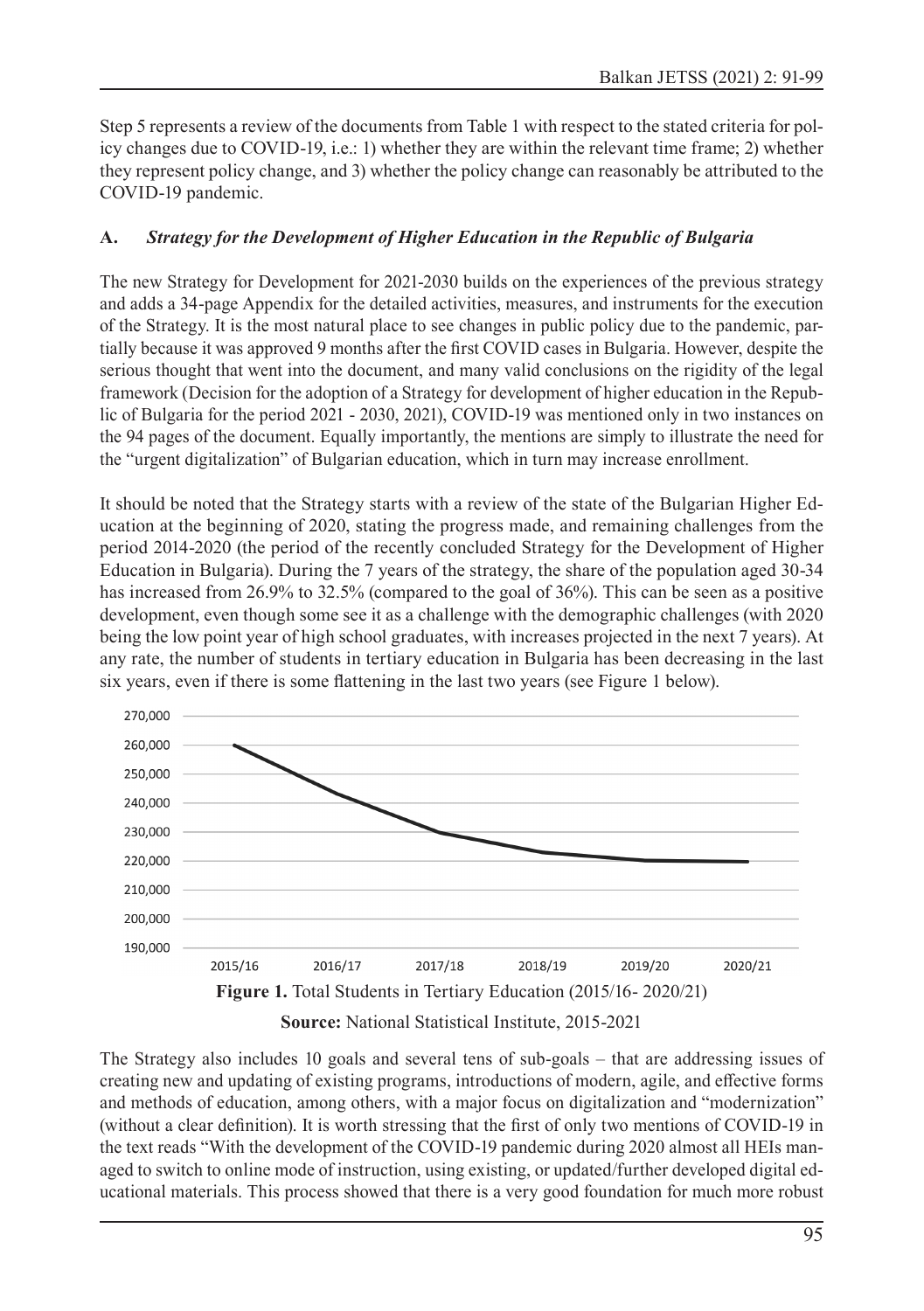development of digital instruction methods in the future…" (Bulgarian Parliament, 15). The second (and final) mention states "The need of urgent digitization of the whole education, provoked by the COVID-19 outbreak during 2020, only shows how urgent and important the reforms related to digitization in the sphere of Higher Education and all other spheres of life are" (Bulgarian Parliament, 18). These were the only two mentions and none of the tens of goals and sub-goals could be traced to the pandemic. Digitization is presented as an Opportunity in the SWOT analysis and is listed as a "cure" to long-standing issues of quality, cost-effectiveness, and access to education.

#### **B.** *National Recovery and Resilience Plan*

The document that seems most important, and most directly related to COVID-19 is the National Recovery and Resilience Plan. In the document, there is a separate subsection on Education and Skills with an indicative estimate of 1 497.4 million BGN, which seemed promising.

The introduction of the National Recovery and Resilience Plan (Council of Ministers of Republic of Bulgaria, National Recovery and Resilience Plan (ver. 1.1/8.02.2021)) states:

*In a situation of a high degree of uncertainty caused by the COVID-19 pandemic, limiting and controlling its spread, as well as dealing with its extraordinary consequences are the main tasks of the Government. The current situation requires targeted measures, and their timely and effective implementation is the key to preserving the economic potential and competitiveness of the economy in the subsequent recovery.*

Yet, the hopes for a comprehensive package to address the COVID-19 outbreak did not materialize, despite the 23 mentions of "COVID-19" in the text. The document that was submitted to the EC contained vague language on improving "the quality and coverage of education and training" and "[m]odernization of the educational institutions to create a more attractive and quality environment for learning and innovation" (Council of Ministers, 23-24)

The updated OECD Recommendation on Broadband Connectivity states: "The Internet has been a lifeline during the COVID-19 pandemic, but without good connectivity, millions of people ultimately face greater exclusion." (OECD, OECD Recommendation on Broadband Connectivity, 2021)

The National Recovery and Resilience plan does address the issue of broadband access in the section of "Digital Connectivity". Broadband is mentioned 20 times and there are numerous specific projects mentioned with indicative costs of BGN 1,005.1 million. Upon careful inspection, however, one can attribute the investments to Specific Recommendations from 2019 and 2020:

*The component is in line with the Council 2019 and 2020 Country Specific Recommendations and will directly or indirectly contribute to the implementation of aspects of SR 2, SR 3, and SR 4 of 2020, as well as SR 3 and SR 4 of 2019. The proposed reforms and investments implicitly or explicitly aim to increase investment in high-capacity digital infrastructure with a view to increasing coverage and distribution. This will ensure equal access to broadband-based services, which will improve the possibility of distance learning and work (SR 2/2020). The envisaged measures will create PAGE | 92 preconditions for the realization of the digital transition in the country (SR 3/2020), with indirect expected positive effects in terms of social inclusion (SR 4/2019), e-government, the efficiency of public administration and therefore of administrative burden for enterprises (SR 4/2020) and the business environment in general (SR 3/2019).* (Council of Ministers, 90)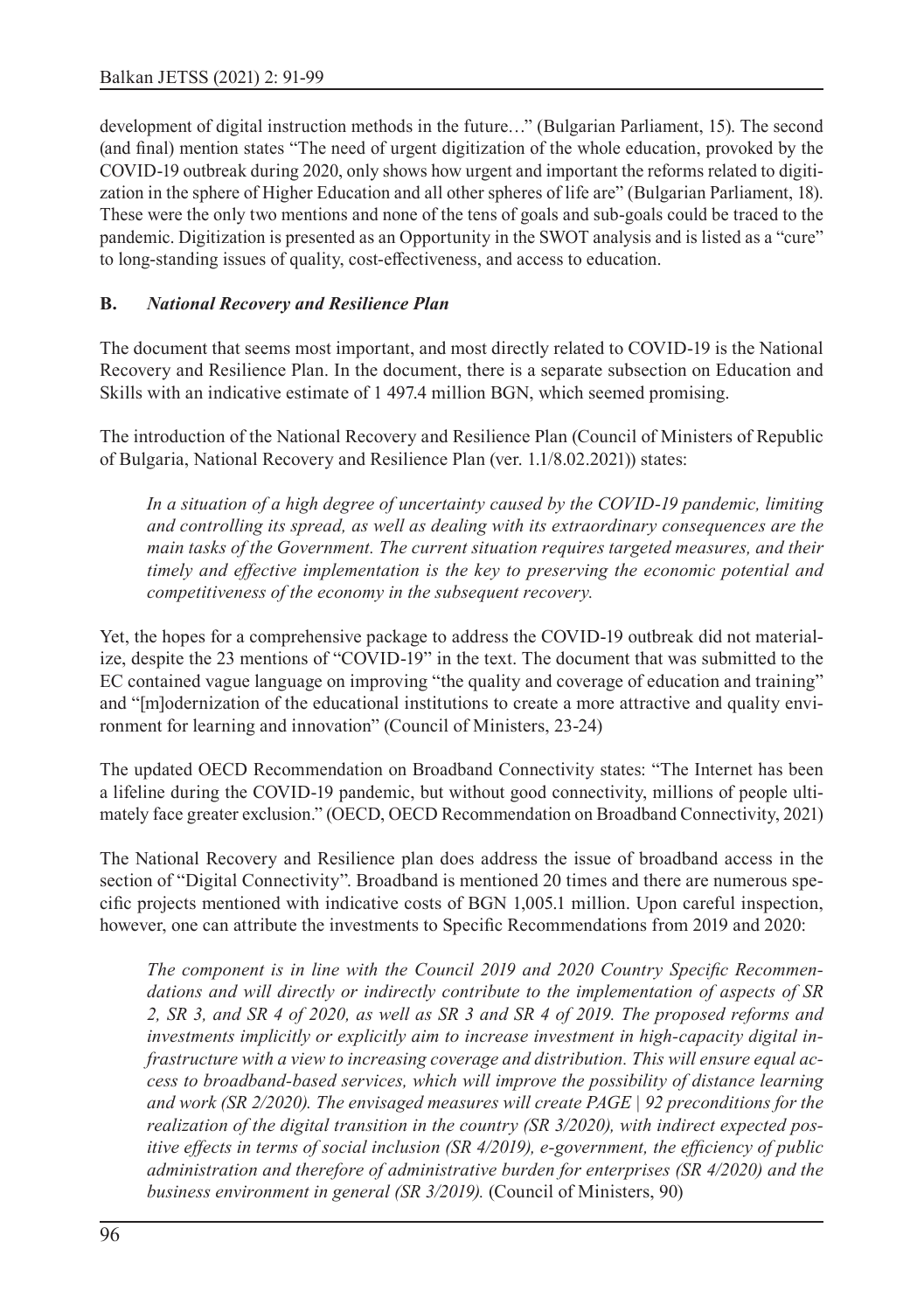The conclusion is that this section of the plan will have a profound effect on the availability of broadband access and will have an impact on Higher Education and the delivery of instruction, but its origins cannot be traced to the pandemic.

## **C.** *Ordinance on the state requirements for organizing distance forms of educations in the higher education system*

The ordinance looked promising since it was adopted in the right time frame (March 2021) and is meant to deal with the issues of digital delivery and distance education (both aspects seemed logical for a policy response to COVID-19). Upon inspection, however, the Ordinance seemed to be the (long overdue) update of Ordinance 292 with a similar name from 2004. It is an example of government action, affecting public policy that is not caused by COVID-19 but rather coincides with the outbreak in time.

## **D.** *National Map of Higher Education*

The "National Map of Higher Education in the Republic of Bulgaria" (in its full legal name) is a tool, envisioned in the Higher Education Act, to determine and anticipate changes in demand for college graduates based on a number of factors. It can be used by the Ministry of Education as part of the decision-making process for approving the creation of new universities and new academic programs/majors within existing universities. It is introduced like a policy regarding the development of the profile and territorial structure of higher education and like an implementation measure of the Strategy for the Development of Higher Education in the Republic of Bulgaria, rather than as a direct response to Covid-19.

## **E.** *National vaccination plan against COVID-19 in the Republic of Bulgaria*

According to the National Vaccination Plan of the Republic of Bulgaria, the first deliveries of vaccines are intended for several priority groups in the population, defined by the risk of infection and the need to protect critical structures of society. The 89,000 pedagogical specialists, take priority place in the second phase of vaccination. Prioritizing teachers like first responders in terms of vaccination is also a policy - even just as an "emergency response". This is not the case in some other countries.

#### **F.** *Law on Measures and Actions during the State of Emergency, announced by a decision of the National Assembly of March 13, 2020*

This legal act set the agenda for many sectors in a pandemic situation, including the higher education sector. According to § 24 of the general and final provisions, the terms, established in the Law for the development of the academic staff in the Republic of Bulgaria and the Higher Education Act, effective prior to this law, shall stop running after the declared state of emergency ends. The current accreditation procedures, competitions for admission of Ph.D. students, procedures for holding academic positions, etc. fall under the terms of these two laws.

## **G.** *Other changes and effects*

Additionally, there were a variety of changes and projects that individual HEIs underwent – mostly addressing the shock of the three lockdowns, but also broader effects of the pandemic. Some of these include virtual campus tours, distance application processes, etc. However, they can also be defined as "reactions" and "emergency responses" and do not seem to meet the policy change definition above.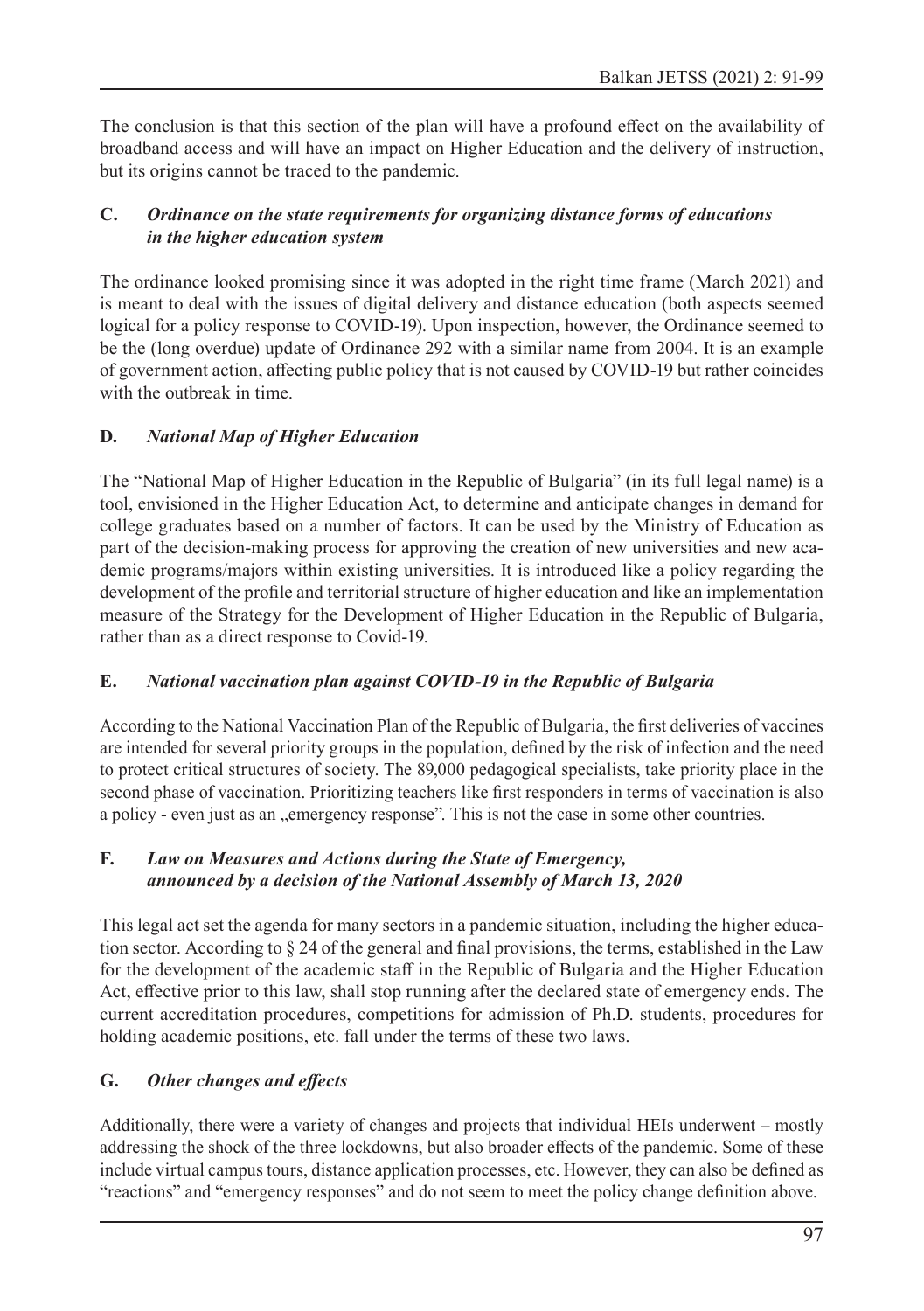According to the provisions of Law on Measures and Actions during the State of Emergency and Orders of the Minister of Health to declare an emergency epidemic situation in the country due to the spread of COVID-19, the National Evaluation and Accreditation Agency (NEAA) begins to conduct its accreditation councils and standing committees from a distance, suspending onsite visits to higher education institutions, and informing them by e-mail about the possibility for conducting assessment without site visits.

#### **4. CONCLUSION**

Our desk review did not find distinct changes in public policy that are specifically resulting from the COVID-19 pandemic. As shown above, some strategic documents, ordinances and other pieces of legislation have been enacted/approved in the period March 2020-June 2021, but we could not trace any policy changes *directly* to the COVID-19 pandemic – at least not at the tertiary education level.

Since the Coronavirus outbreak is fairly recent, we were not able to identify any changes in trends for the overall government support to higher education. Aside from the emergency response measures on behalf of HEIs, and the newly negotiated minimum salaries for the different faculty ranks, as well as change in coefficients used to calculate the government subsidy, there did not seem to be a coordinated, conscious effort that can be labeled "Policy Change".

Does that mean that COVID-19 and the processes surrounding the outbreak cannot serve the role of a catalyst in the Bulgarian higher education sector? Not necessarily. It is true, however, that the whole Higher Education sector has mobilized and started using course management platforms and online and distance education tools in a truly short time.

The two major, interconnected impacts, with long-lasting effects of the COVID-19 pandemic, and the policy response are:

- 1) The realization (albeit forced by the outbreak) that digital education is not "scary" and can be useful – both as a standalone instruction and in hybrid modes, *and*
- 2) Refuting the myth that digital education may serve as a *panacea* for all discrepancies and imperfections of the higher education system.

The combination and interaction of the two effects above give us the long-lasting impact of the COVID-19 pandemic in Bulgaria. It is important to look at the two effects above in a duality setting – on the one hand, there is the forced push to digitization (and a corresponding realization of certain positives of distance learning), and on the other hand is the sobering effect, the end of the romantic belief that the digital education can solve all issues and problems in the higher education system. In other words – "Pedagogy is the driver; technology is the accelerator." One cannot rely on technology as such, or on a particular method of delivery to solve the issues facing Bulgarian higher education.

## **5. FURTHER RESEARCH DIRECTIONS**

Due to the fact that the Coronavirus outbreak is fairly recent, the authors were not able to identify any changes in trends for the overall government support to higher education. Aside from the emergency response measures on behalf of HEIs, and the newly negotiated minimum salaries for the different faculty ranks, as well as change in coefficients used to calculate the government subsidy, there did not seem to be a coordinated, conscious effort that can be labeled "Policy Change".